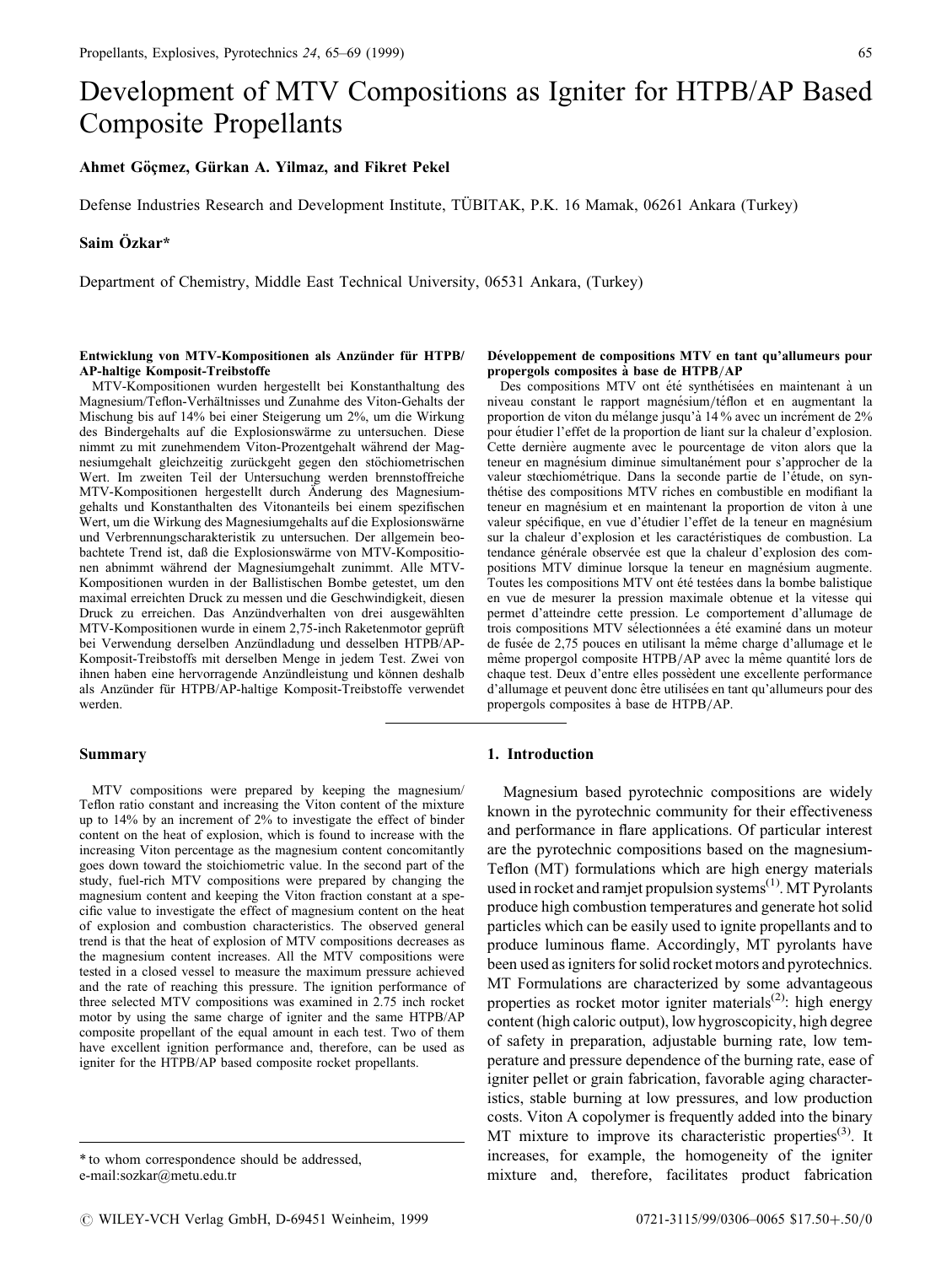without substantial effect on combustion thermochemistry. Magnesium-Teflon-Viton (MTV) mixtures are highly efficient and thermally stable materials with performance characteristics which make them desirable for use in many applications. MTV mixtures have already been recognized as very effective igniters for solid propellant rocket motors. In recent applications, they have been replacing the traditional pyrotechnic ignition compositions. In general, the MTV based pyrotechnic compositions possess many properties suitable for their use as rocket motor igniter materials. In particular, they have very good igniter material characteristics, due to the existence of hot solid and liquid particles and reactive condensable species in their combustion products<sup> $(4)$ </sup>. The existence of hot and reactive particles enables fast ignition of solid propellant surface by almost all possible modes of heat transfer. Thus, the MTV based pyrotechnic compositions have very high ignition effectiveness<sup> $(5)$ </sup>. MTV mixtures have also been used for base bleed systems which are normally very difficult to ignite<sup>(6)</sup>, and in the fabrication of Decoy Flares which can be processed in a continuous way by using a twin screw extruder<sup> $(7)$ </sup>.

Most of the studies on MTV compositions are about their ballistic properties which are of great importance in designing igniters for new solid rocket propellants<sup>(8)</sup>. It has been shown that the burning rate of MTV igniter depends on the porosity of the composition, its charge length, and the size of its particulate components<sup> $(9)$ </sup>. Size of the magnesium particles used in MTV formulations affects not only the burning rate, but also the sensitivity of the igniter<sup> $(10)$ </sup>. The influence of the density, reduced pressure (to simulate high altitude conditions) and high rotation speeds (to simulate spinning projectiles) on the burning rate of MTV composition has been well investigated $(11)$ , and the relationship between the combustion and sensitivity characteristics has been established $(12)$ . Another important characteristic of MTV mixture is its aging caused mainly by the reaction of magnesium with water $^{(13)}$ . An accelerated aging study by using IR, X-ray, and bomb calorimeter has shown that the energy and mechanical properties of MTV igniters are deteriorated during the aging depending on the temperature and relative humidity of the air, and the binder system provides only partial protection against aging  $(14)$ .

The aim of this study is to develop a pyrotechnic MTV igniter composition for HTPB/AP based composite propellants by studying the heat of explosion and combustion characteristics. For this purpose seven different MTV compositions were prepared by keeping the magnesium/Teflon ratio constant and varying the Viton content of the mixture to study its effect on the heat of explosion. According to the results obtained from the first part of the study, twenty new compositions were prepared by changing the magnesium content and keeping the Viton content at a certain value of 4, 6, 8, 10, or 12% by weight to investigate the effect of magnesium content on the heat of explosion and combustion characteristics. After the experiments, three MTV compositions were selected to be used as igniters for the HTPB/AP based composite propellants and their performance were tested by 2.75 inch rocket motor.

# 2. Experimental

Magnesium powder, purchased from Magnesium and Metallic Powders Ind. and Trade A.S., Istanbul, Turkey, was used as a metallic fuel with the average particle size of 100  $\mu$ m and the density of 1.74 g/cm<sup>3</sup>. Teflon granular powder of the type 7A and Viton A (copolymer of vinylidene fluoride and hexafluoropropylene) were purchased from DuPont, Long Beach CA, USA. The latter one was used as a binder to increase the homogeneity and facilitate product fabrication. Its density and Mooney viscosity at  $100^{\circ}$ C were 1.82 g/cm<sup>3</sup> and 71 Mooney, respectively.

In production of MTV igniter compositions, acetone is used to solve the binder, providing good processability during the mixing period. A solution of Viton in acetone is poured onto a solid premix of magnesium and Teflon in a beaker and stirred by using a spatula. The whole mass is then transferred into a 0.3 L, horizontal mixer. The solvent is evaporated slowly at  $25^{\circ}$ C under vacuum while mixing continued until the igniter is obtained in the granular forms. The igniter granules are dried in an oven at  $70^{\circ}$ C for 12 hours.

The work was carried out in two parts. In the *first part*, seven different MTV compositions (Table 1) were prepared by keeping the magnesium/Teflon ratio constant and varying the Viton content of the mixture to study its effect on the heat of explosion. In the second part of the study, magnesium-rich MTV compositions (Table 2) were prepared by changing the magnesium content and keeping the Viton content at a certain value of 4, 6, 8, 10, or 12% by weight to investigate the effect of magnesium content on the heat of explosion and combustion characteristics.

Heat of explosion of MTV igniters was measured by using a Parr 1261 Bomb Calorimeter under nitrogen atmosphere according to MIL-STD-28 $6^{(15)}$ . The pressure versus time relation was obtained by means of a closed vessel equipped with a firing electrode, pressure gage, and a vent valve. The volume of the bomb was 100 ml. Electronic Signal Acquisition Module (ESAM) system consisting of AT 2023(P8/S) acquisition board and an appropriate software was used for the acquisition and processing the data. For the ignition of samples, a squib was used.

Some of the igniter compositions, V8b, V10d, and V12d (Table 2) were tested in 2.75 inch rocket motor containing an HTPB/AP based composite propellant<sup> $(16)$ </sup>. The grain config-

Table 1. MTV Formulations in the First Part of the Experiment

| Composition    | $\%$ Viton | $%$ Mg | $%$ Teflon |
|----------------|------------|--------|------------|
| V <sub>2</sub> | 2          | 59.21  | 38.79      |
| V <sub>4</sub> | 4          | 58     | 38         |
| V6             | 6          | 56.79  | 37.21      |
| V8             | 8          | 55.58  | 36.42      |
| V10            | 10         | 54.38  | 35.62      |
| V12            | 12.        | 53.17  | 34.83      |
| V14            | 14         | 51.96  | 34.04      |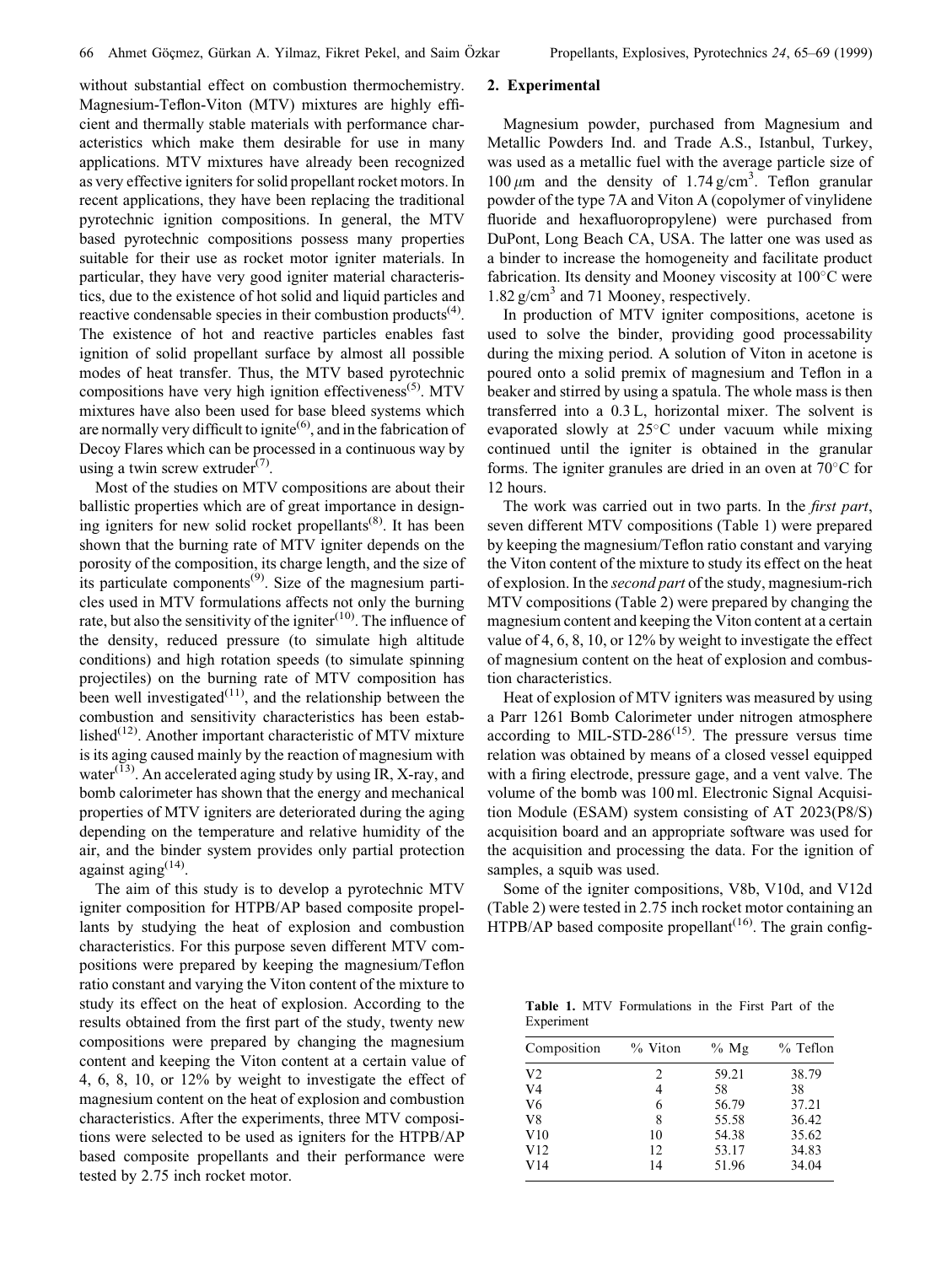Propellants, Explosives, Pyrotechnics 24, 65–69 (1999) Development of MTV Compositions as Igniter 67

| Composition No    | $\%$ Viton | % $Mg$ | $%$ Teflon |
|-------------------|------------|--------|------------|
| V <sub>4</sub> a  |            | 43     | 53         |
| V <sub>4</sub> b  | 4          | 49     | 47         |
| V4c               |            | 54     | 41         |
| V4d               |            | 60     | 36         |
| V6a               |            | 41     | 53         |
| V <sub>6</sub> b  | 6          | 47     | 47         |
| V6c               |            | 52     | 42         |
| V6d               |            | 58     | 36         |
| V8a               |            | 39     | 53         |
| V8b               | 8          | 45     | 47         |
| V8c               |            | 50     | 42         |
| V8d               |            | 56     | 36         |
| V <sub>l</sub> 0a |            | 37     | 53         |
| V10 <sub>b</sub>  | 10         | 43     | 47         |
| V10c              |            | 48     | 42         |
| V <sub>10</sub> d |            | 54     | 36         |
| V12a              |            | 35     | 53         |
| V12b              | 12         | 41     | 47         |
| V12c              |            | 46     | 42         |
| V12d              |            | 52     | 36         |

Table 2. MTV Formulations in the Second Part of the Experiment

uration of the rocket motor was the star type. The igniter system was placed at the exhaust nozzle end of the motor.

## 3. Results and Discussion

In the first part of the study, the ratio of magnesium to Teflon was kept constant at 1.526 (58/38, based on a theoretical calculation<sup>(8a)</sup>) and the percentage of Viton increased up to 14% by an increment of 2% to investigate the effect of binder content on the heat of explosion. Figure 1 shows the variation in the heat of explosion with the Viton content of MTV composition at a constant magnesium to Teflon ratio of 1.526. Theoretical studies<sup>(2,8b)</sup> have shown that the heat of explosion of magnesium rich compositions decreases with the increasing fractions of both magnesium and Viton in the mixture. The reason for the latter case is that the replacement of Teflon by Viton increases the carbon fraction in the mixture and introduces small amounts of HF and MgH as combustion products. The experimental results of this study (Fig. 1) show that the heat of explosion increases first with the increasing Viton percentage as the magnesium content concomitantly goes down toward the stoichiometric value. In other words, the effect of magnesium content on the heat of explosion is dominant up to a certain Viton fraction (12%). However, after this Viton fraction the heat of explosion starts to decrease with increasing Viton content. It implies that the heat of explosion is predominantly affected by the increasing Viton content beyond the value of 12%.

A homogeneous mixture could not be obtained for the MTV compositions containing %2 and %14 Viton. In the former composition the amount of Viton seems to be insufficient for the encapsulation of the magnesium particles and the latter one could not be produced in the granular form under the processing conditions given in the experimental part. The remaining five compositions containing  $4, 6, 8, 10$ ,



Figure 1. Effect of Viton content on the heat of explosion.

or 12% Viton by weight were selected for the further investigation. In the second part of the study, MTV compositions (Table 2) were prepared by changing the magnesium content and keeping the Viton fraction constant at a certain value to investigate the effect of magnesium content on the heat of explosion and combustion characteristics. For all MTV compositions, magnesium was used in excess to obtain easy ignition and consistency in ballistic performance. Figure 2 shows the variation in the energy of MTV compositions with the increasing magnesium content. Although the magnesium/Teflon ratio was changed, the heat of explosion was plotted against magnesium content for a better understanding. The observed general trend is that the heat of explosion of MTV compositions decreases as the magnesium content increases. This is not unexpected when magnesium is used in excess (higher than stoichiometric value; magnesium amount required for the complete conversion of fluorine to magnesium fluoride). However, the individual compositions at constant Viton percentage show various slopes of the decreasing line. The slope decreases with the increasing Viton fraction. The increasing Viton fraction causes the heat of formation to be less affected by the magnesium content, in consistence with the theoretical studies<sup> $(2,8b)$ </sup>.

All the MTV compositions were tested in a closed vessel with a capacity of 100 ml to measure the maximum pressure achieved and the rate of reaching this pressure. The results are listed in Table 3. Both the maximum pressure and the rate of reaching the highest pressure value show a decreasing tendency with the increasing magnesium content for compositions containing 4%, 6% and 8% Viton A.



Figure 2. Effect of magnesium content on heat of explosion.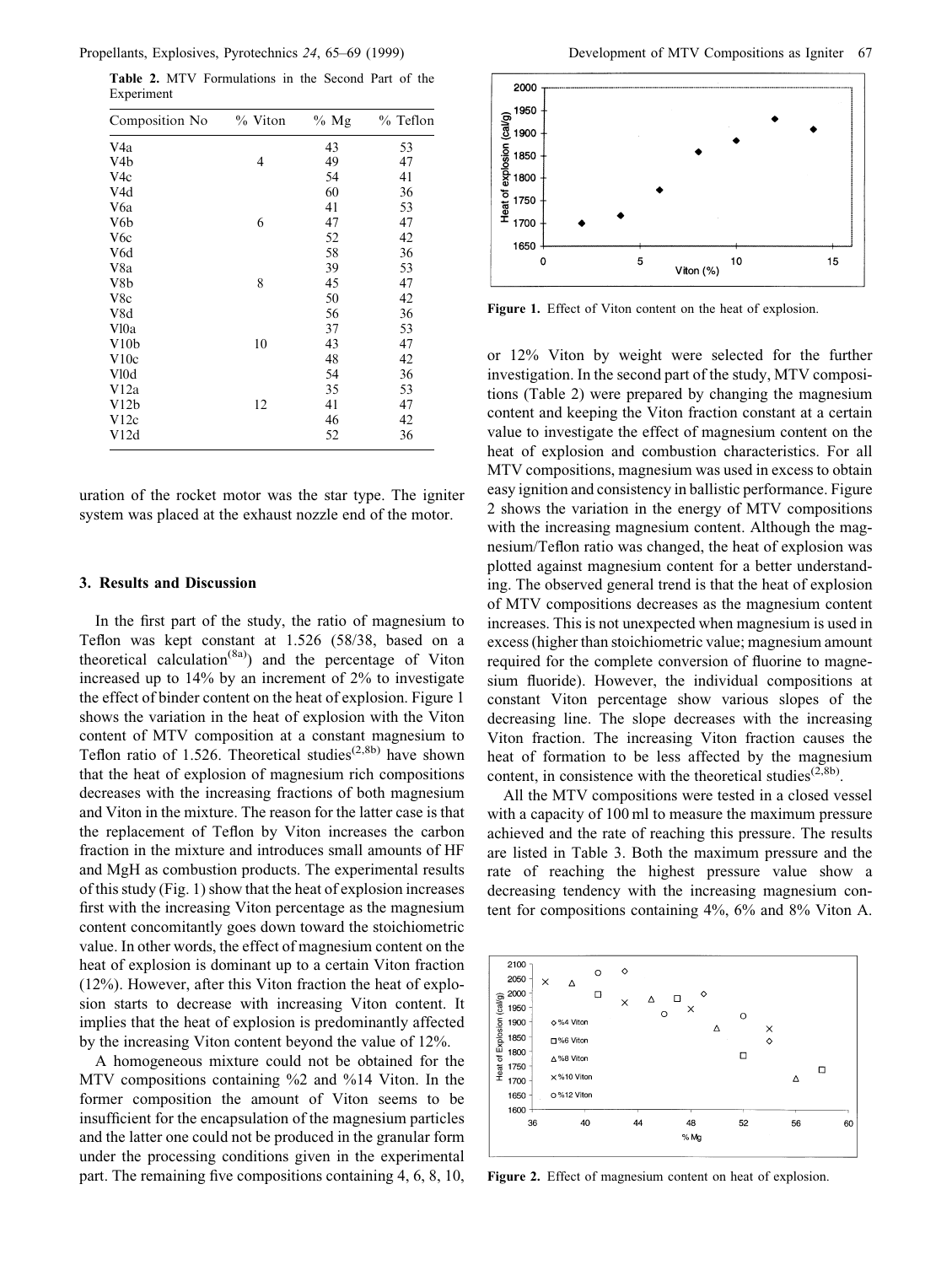Table 3. Maximum Pressure and Rate of Reaching Maximum Pressure

|                   | Composition Maximum pressure (bar) $dP/dt$ (max. (bar/s) |      |
|-------------------|----------------------------------------------------------|------|
| V4a               | 41.9                                                     | 1586 |
| V <sub>4</sub> b  | 32                                                       | 1287 |
| V4c               | 26.5                                                     | 1432 |
| V6a               | 32.6                                                     | 1537 |
| V6b               | 29.9                                                     | 1169 |
| V8a               | 35.1                                                     | 1240 |
| V <sub>8</sub> b  | 32                                                       | 1237 |
| V8c               | 30                                                       | 1150 |
| V <sub>l</sub> 0a | 25.9                                                     | 320  |
| V10 <sub>b</sub>  | 28.9                                                     | 687  |
| V10c              | 29                                                       | 676  |
| V <sub>10</sub> d | 40.6                                                     | 851  |
| V12b              | 23.8                                                     | 361  |
| V12d              | 27                                                       | 607  |

However, such a tendency is not observed for the other compositions containing 10% and 12% Viton A.

Among the twenty MTV compositions tested, V8b, Vl0d, and V12d (Table 2) were selected as candidate igniters for HTPB/AP based composite propellant, by considering the granulation quality, energy, and magnesium content. The ignition performance of the three MTV compositions was examined in 2.75 inch rocket motor by using the same charge of igniter and the same HTPB/AP composite propellant of the equal amount in each test. The pressure versus time graphs are given in Figure 3 for all the three MTV compositions obtained from the 2.75 inch rocket motor test. The MTV composition V8b shows an ignition delay of 0.3 s while the other two, Vl0d and V12d do a perfect ignition job without delay. The ignition delay observed for the composition V8b can be attributed to its lower magnesium content compared to that of the others. The two MTV compositions Vl0d and V12d have excellent ignition performance and, therefore, can be used as igniter for the HTPB/AP based composite rocket propellants.

### 4. Conclusion

For the MTV compositions prepared at constant magnesium to Teflon ratio, the heat of explosion is found to increase with the increasing Viton content of the mixture. For the fuelrich MTV compositions prepared by keeping the Viton content constant at a specific value, the heat of explosion is found to decrease with the increasing magnesium content. In other words, the heat of explosion can be increased by decreasing the magnesium content, though being still higher than the stoichiometric value. This seems to be a favorable phenomenon. However, the motor testing shows that increasing the heat of explosion by decreasing the magnesium content causes an ignition delay in rocket motors. All the experimental results enable one to suggest that the compositions, Vl0d and V12d, are suitable igniter materials for HTPB/AP based composite propellants.



Figure 3. Results of 2.75 inch motor tests.

#### 5. References

(1) (a) R. Crosby, G. C. Muleix, and I. Swenson, ``Design and Development of a Hot Particle Igniter'', 8th Joint Propulsion Specialist Conference, AIAA Paper 72-1196 (1972); (b) A. R. Hall and G. R. Southern "Ignition of 127 mm Solid Propellant Motors by Pyrogens with and without Solid Particles'', 14th Joint Propulsion Conference, AIAA Paper 78-1009 (1978); (c) W. E. Robertson, "Igniter Material Considerations and Applications", 8th Joint Propulsion Specialist Conference, AIAA Paer 72-1195 (1972).

Time (s)

- (2) (a) N. Kubota and C. Serizawa, "Combustion Process of Mg/Tf Pyrotechnics", Propellants, Explosives, Pyrotechnics 12, 145-148 (1987); (b) N. Kubota and C. Serizawa, "Combustion of Magnesium Polytetrafluoroethylene" J. Propulsion Power 3, 303±307 (1987).
- (3) A. Perezt, ``Investigation of Pyrotechnic MTV Composition for Rocket Motor Igniters'', AIAA Paper 82-1189 (1982).